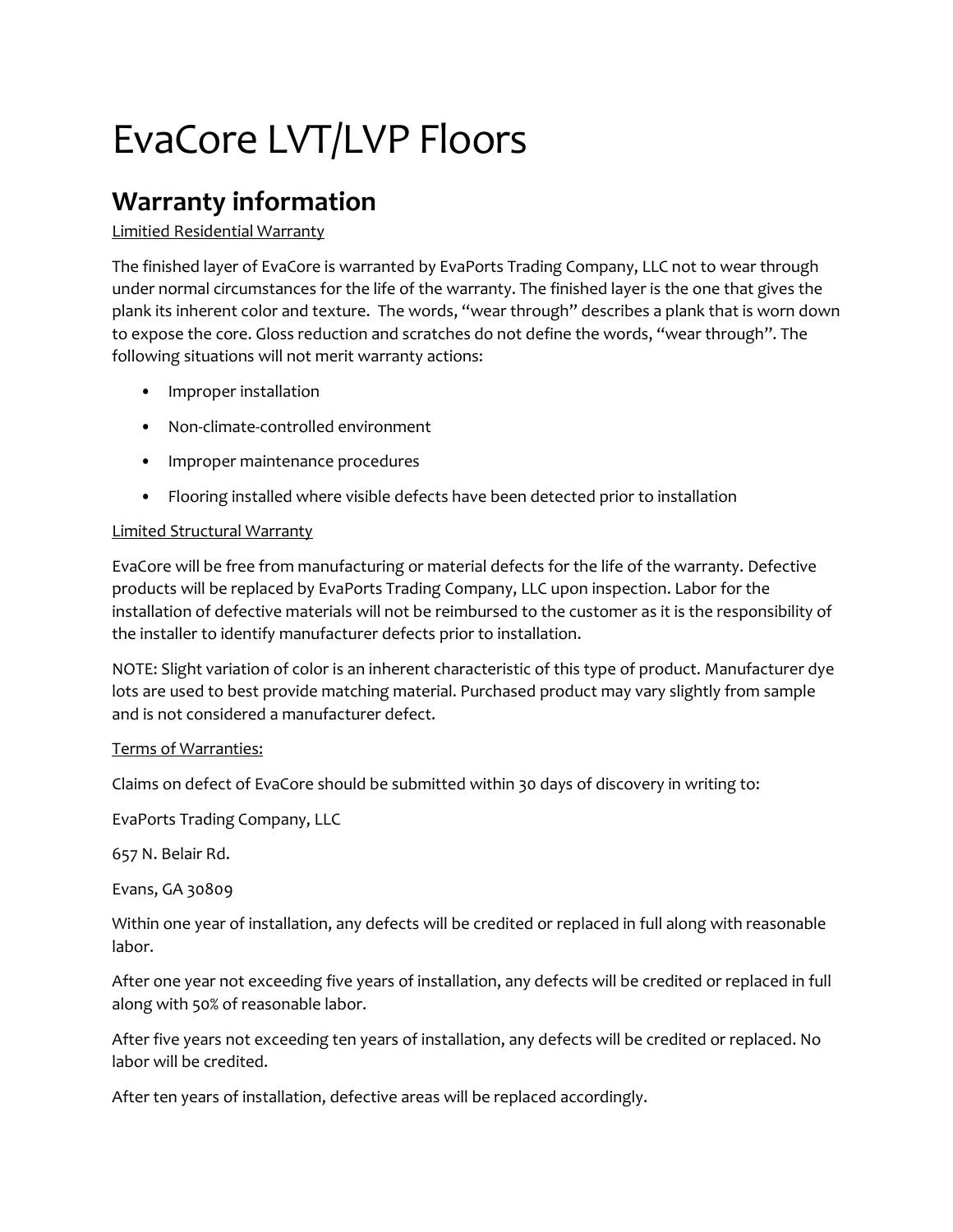## EvaCore LVP/LVT Floors

### **Care & Maintenance**

Sweep and dust floors regularly to remove dirt and potential scratching elements. Lightly mop when needed with water or with a cleaner that will not leave a residue. Clean up spills and accidents immediately. DO NOT use detergents, abrasive cleaners or Mop & Glo products. Furniture and heavy objects should be moved with proper moving agents ie. Moving pads, etc. Do not allow too much sun exposure. Rubber mats may discolor the flooring.

Use mats at entries to prevent loose soil from scratching flooring.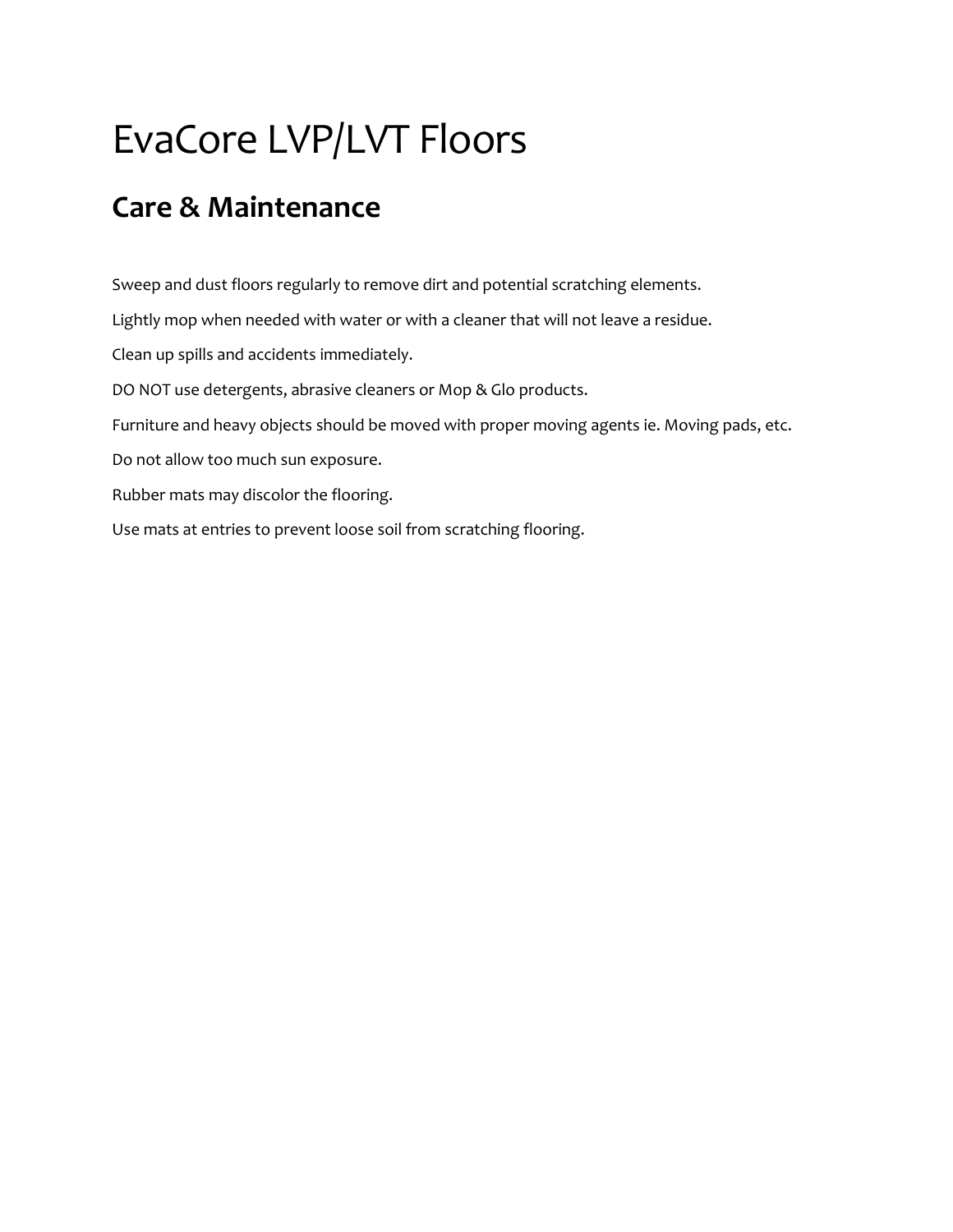# EvaCore LVP/LVT Floors

## **Installation Instructions**

Ensure that the subfloor is clean, sound, dry and level to 3/16" per 10' radius.

Shuffle planks so that optimum variation in patterns is achieved.

Tools needed: Crosscut power saw 3M Scotch Blue Tape Rubber Mallet Knife Installation (For glue down method, use only XL Brand Stix 2230 Adhesive.) Begin at an outside wall where you can usually find a straight line. Start with a cut piece with cut end towards the left wall. Face tongue-side toward the wall. Use ¼" spacer at the wall. Stagger end joint at least 8". Always begin a row at a wall. Snug end joints. Start the next row keeping all joints tight. Final row may be cut lengthwise. For installation under a door jamb, the top lip of groove may be reduced by cutting with a knife.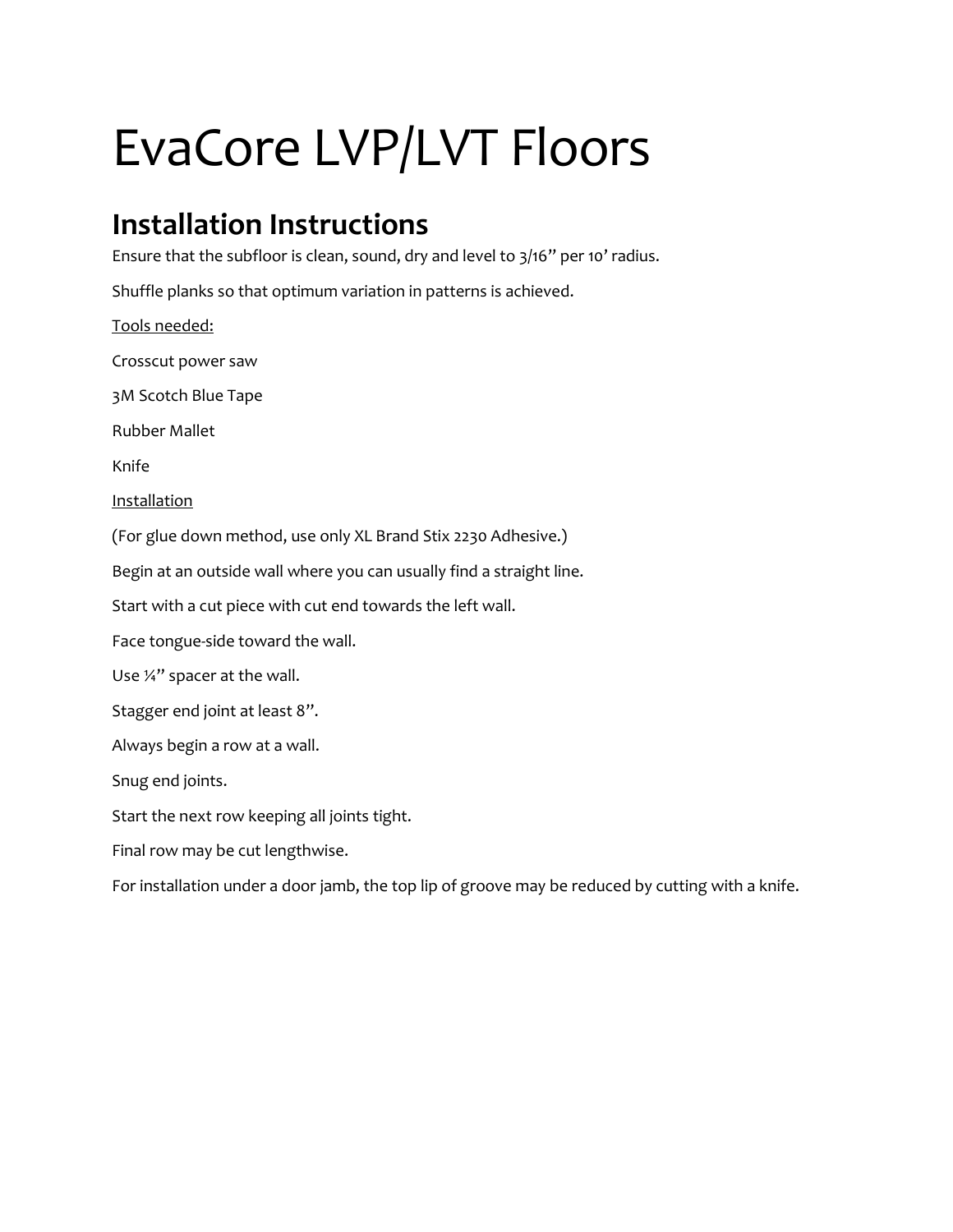# EvaCore LVP/LVT Floors

### **General Information:**

Luxury Vinyl Plank (LVP/LVT) Flooring can be installed on all grade levels of the home that are temperature controlled.

• This product is recommended for residential use only. This floor can be installed on, below or above grade level. Indoors only.

OWNER/INSTALLER RESPONSIBILITY

• Please inspect the flooring panels carefully for any possible damage or defects before installation. Do not install damaged or defective flooring. Warranty claims will not be accepted regarding visual defects after flooring has been installed.

• If any planks are unacceptable due to color, finish, milling or any other reason, it is your responsibility to determine to use them, hide them in areas like closets, trim off the imperfection, or not install them at all.

• Plan on being present during installation to ensure that all required procedures are completed and planks with visible defects are not installed.

• If quality issues are suspected before or during installation, immediately contact the store where your floor was purchased or call Customer service.

### JOBSITE CONDITIONS

- The building should be dried in with all doors and windows installed.
- Crawlspaces, basements, and garages should be dry and well ventilated.

• Crawlspaces must be a minimum 18" from the bottom of the floor joist to the ground. Crawlspaces must have a minimum 6 mil thick polyethylene film covering the entire crawlspace ground.

• All gutters should be in place and functioning properly. Yard grading should be sloped to run water away from the home foundation.

• HVAC systems should be operational and have temperature maintained between 65°F to 80°F for at least a week prior to flooring being delivered.

• To avoid damages to the flooring, all construction should be completed before installing the new floor.

### ACCLIMATION/STORAGE

• Temperature can affect products. For best product performance, ensure the temperature in the home is between 65º and 80º before, during, and after installation, and for the life of the flooring.

• Lay boxes flat on the subfloor. Improper storage can result in bowing.